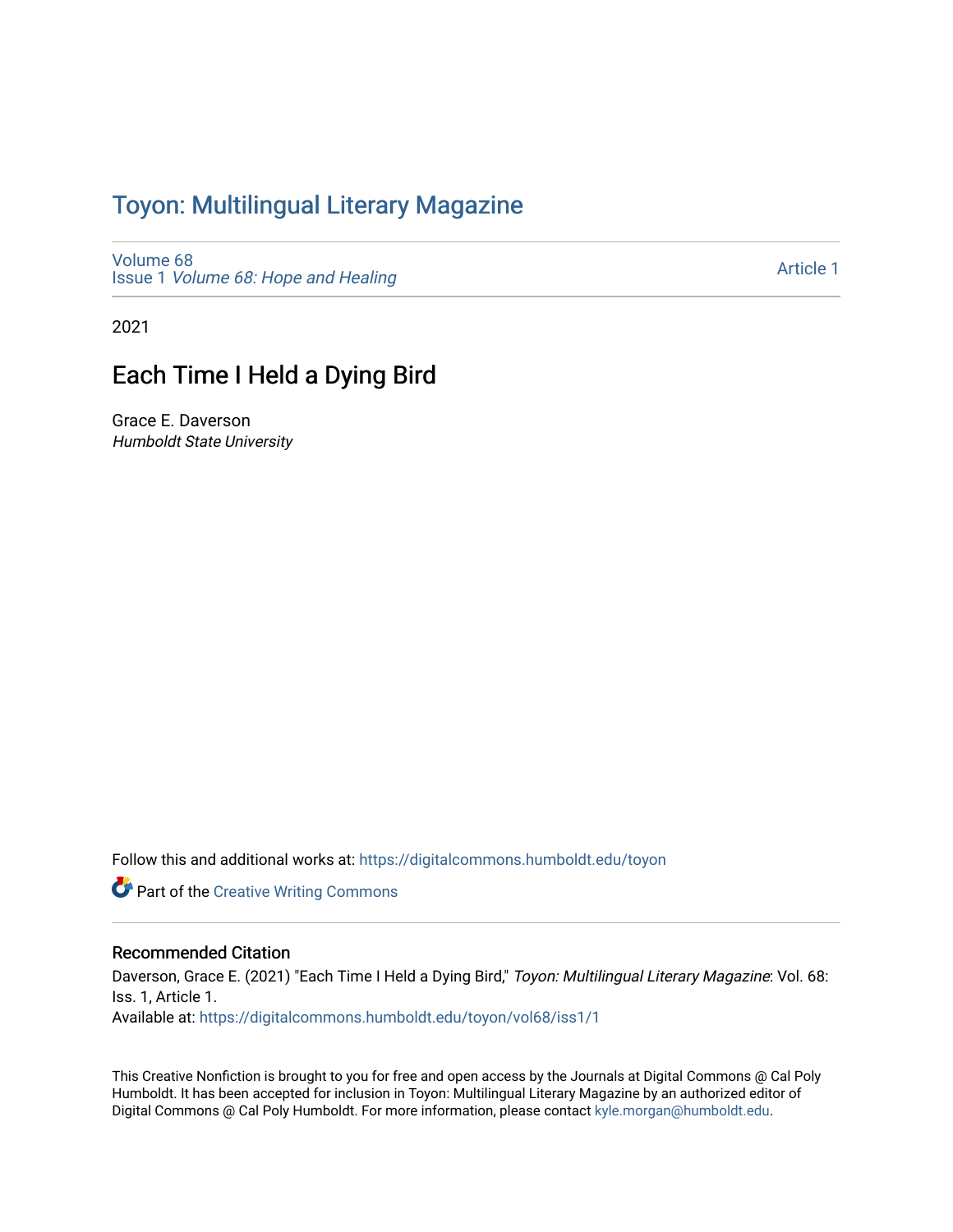

# **Each Time I Held a Dying Bird**

Grace E. Daverson

#### **Canary**

There were eggs resting in the palm of Mama's hand. There were four of them, each a pale spotted blue, delicate and tiny, about the size of her pinky nail. She took me to the smallest room in the house and turned off the light. There was absolute dark, and then *click*. A penlight. She made sure I had a clear view as she pointed it up and through one tiny egg, lighting it up from the inside. There were no shadows in it, only golden light shining through a paper thin shell.

"No baby in this one," she told me, "Want to hold it?"

#### **Yellow Cockatiel**

She was the size of a whiteboard eraser, decorated with happy yellow feathers. On each cheek, a perfect red circle. When she was happy, the feathers on her head would stand up like a woven crown, a mohawk of joy. I named her Treat, because she liked treats and I was nine.

 Taking her outside wasn't my first mistake. My first mistake was teaching her how to fly with clipped wings. It was just too sad for her not to. She was meant to fly and she wasn't allowed to and so I helped her. We practiced until she could circle around my room with ease. And then I stepped outside with her and she flew and I never saw her again.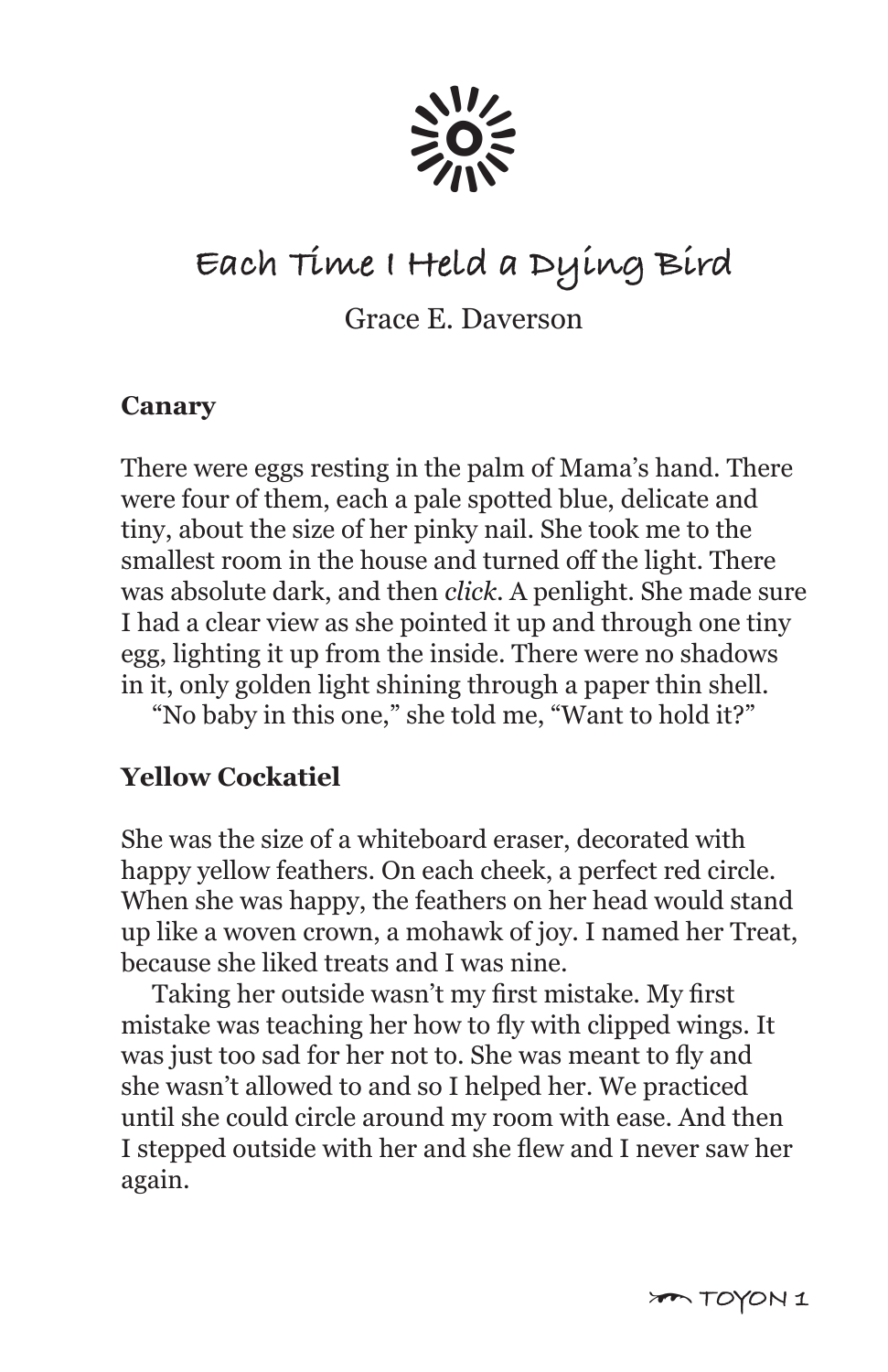## **Grey Cockatiel**

He was the same size as Treat, had the same beautiful happy mohawk, but he was much louder than Treat ever was. I taught him all kinds of whistles and always made sure to clip his wings.

 Technically, I didn't hold him until he was already dead. It was my fault, again.

 My family was dog-sitting a known bird-killer. I kept my door shut for the entire week, except for the very last day when I forgot.

 It didn't matter that I was only gone for two minutes, and it didn't matter that the bird was in his cage. When I returned, I mistook feathers for fabric, a stuffed animal strewn across my room. I only realized what had happened when his body was in my hand. I can't remember if I had it in me to cry. His body was already stiff. The dog had already left.

#### **Mourning Dove**

He was too comfortable around people to be safe in the wild, so I caught him and brought him home. I knew he was a mourning dove right away. I was eleven, and had been studying local birds. I wanted to be an ornithologist.

 I knew he was a he because of the purple shimmer on his neck. You could only see it when the light caught it just right, otherwise he was grey. His name was Olive. He was loudest just before the sun came up, cooing as loudly as his little lungs would let him. A dog got him, too. My aunt's dog, on Christmas day.

#### **Robin**

Its beak was cracked and its eye had bled over. My brother had hit it with a slingshot.

 "I wasn't aiming for it," he told me, sad, ashamed, embarrassed, "I didn't want to actually hit it." Then, because I

**2 TOYON** \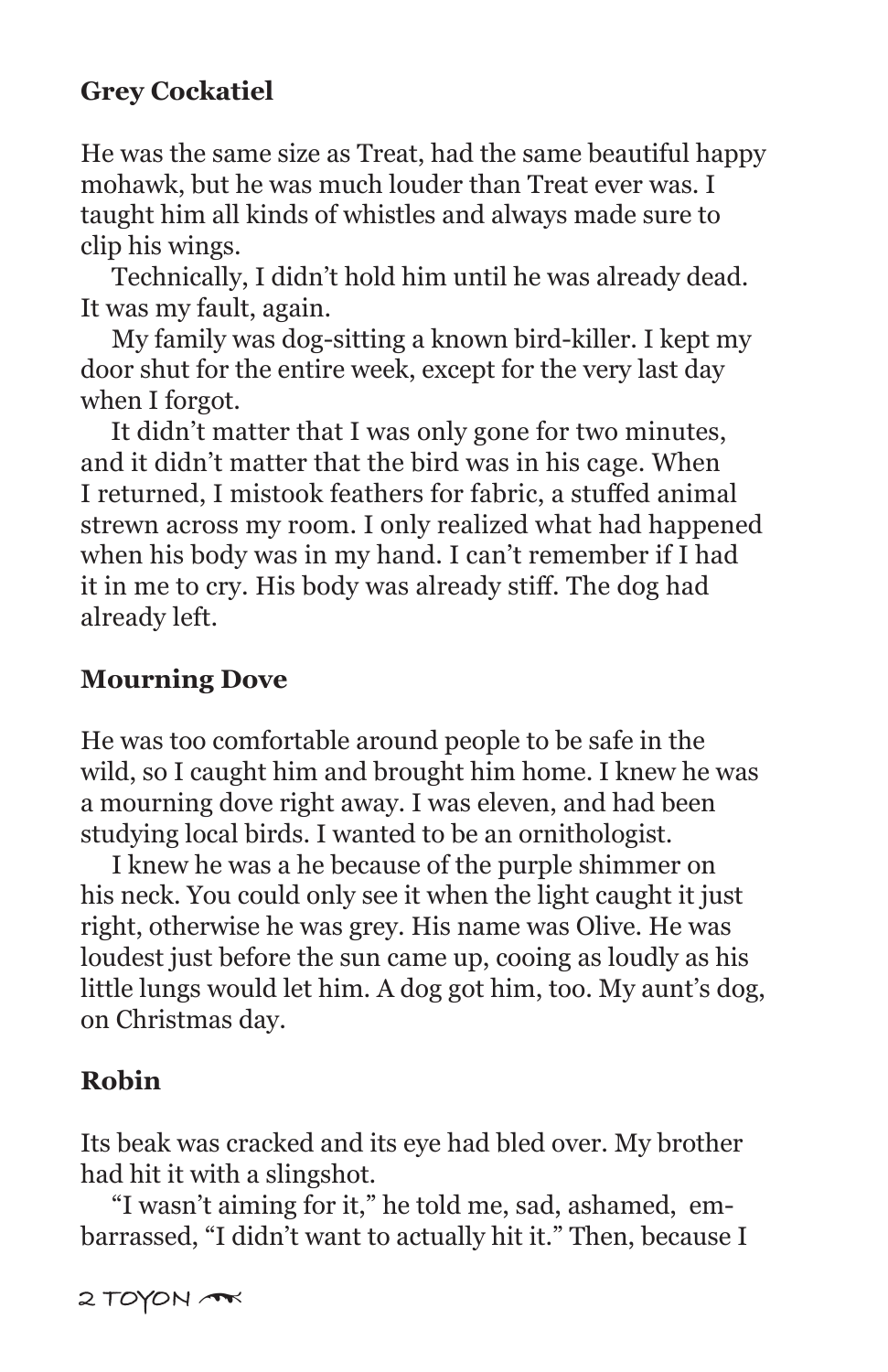knew about birds, "Can you fix it?"

 I tried. I cleaned its eye the best I could. I let it rest somewhere safe for a few hours, and then I set it free. It took a moment for the robin to remember how to fly, but then it flew, and I never saw it again.

# **My Sister**

Zoe stole a steak knife from the kitchen and perched herself atop the tree in the front yard, twenty feet in the air. She sang out her plans for all to hear, just like any bird would do. No one loved her, she said. No one cared about her, she said. It didn't matter what happened to her, she said. Zoe was eleven. I was thirteen.

When she landed on the ground, it was safely and on her own feet. Police officers surrounded her, taking the knife, giving her water, asking her if she was up for a ride to the hospital. Before she left, Zoe said she wanted to talk to me.

 We sat down on the step of our porch, side by side. Her eyes were caught on her shoelaces, untied and limp against the concrete.

 "I want to be like that robin you saved," she told me, not looking up. "I want to feel pain."

 It took me a long moment to know what she was talking about.

 "Zoe," I said, being honest, not letting her have this, "That bird is blind in one eye. It has a severe disability. It's probably already dead."

# **Scrub Jay**

A ruffled little blue bird with a dusty brown back, it was too young to be on its own. It wouldn't fly, only hopped around our driveway. I spent hours chasing it, bath towel in hand. I found it a safe place, gave it water, gave it seed, and still, it died. A day passed, and Grandma greeted me with a joke. "Found another bird to kill?" she asked.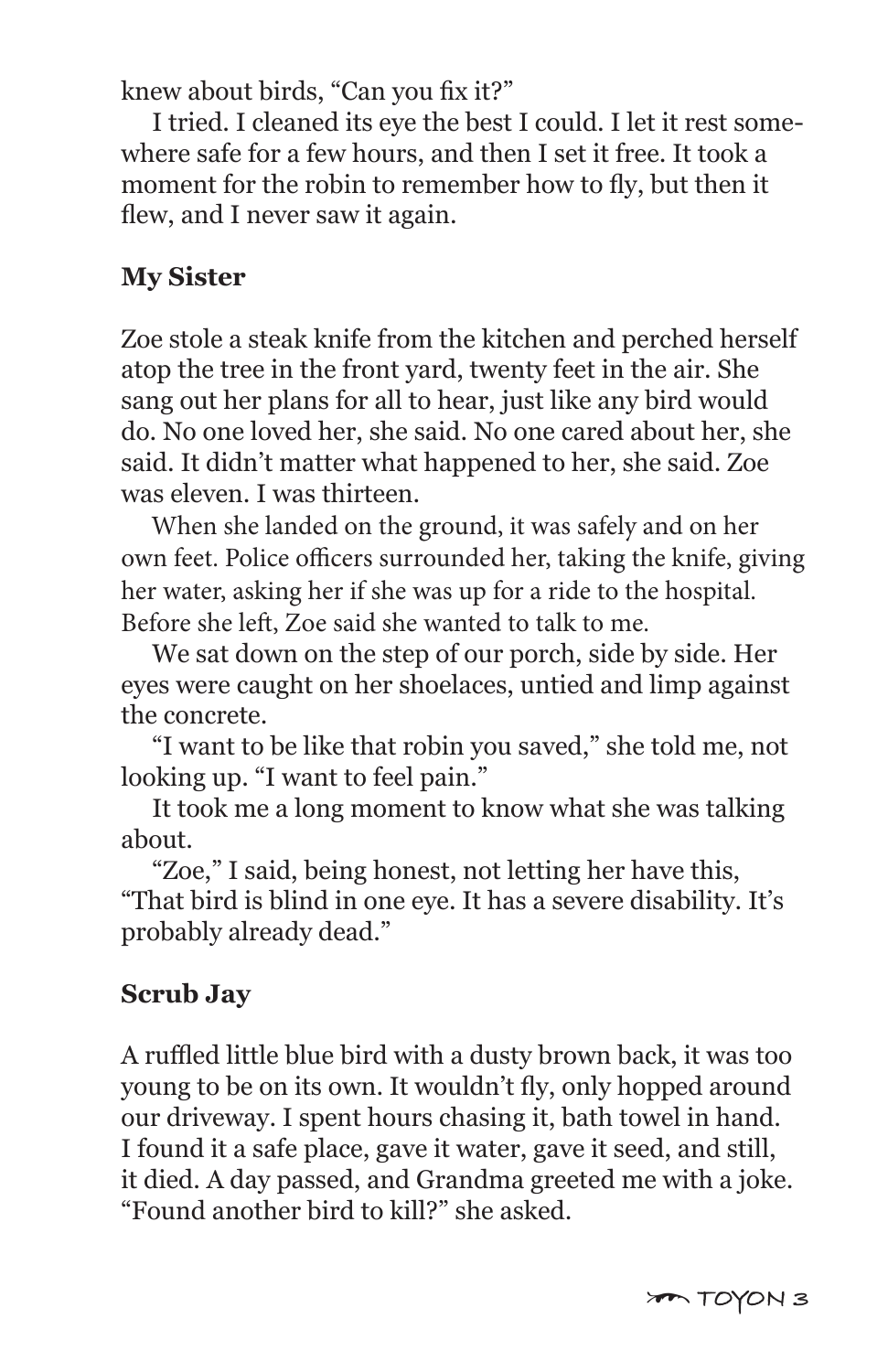#### **Conure**

I named him Salsa for his feathers, green and yellow and red. When he was happy, he'd say his name, repeat it over and over again. He had all the speaking ability of a scratchy old radio, but that never stopped him.

 I came home after a week and found his water bowl dry. It must have been empty for days. He was slack, lying at the bottom of his cage, but alive. Still alive.

 I fed him water through an eyedropper, cradled him in the palms of my hands. When he died, I felt it beneath my fingers.

# **Chicken**

There was something downy and soft in Mama's hand, something that shouldn't have been red, but was anyway.

 "A dog—" she started to explain. The chicken made a halfhearted attempt to escape. Its neck flopped from one side to the other. "Can you help it?"

 I thought about saying no. I was sixteen and had long since given up studying birds. I no longer wished to work with things that live and move. So many things have died in my hands. Still, I thought it'd be worth it to try.

 Before it died, the chicken drank water. It ate. It moved and chirped and listened when I spoke to it. And still, it died.

# **Varied Thrush**

It crashed into my window, a stunned mess of orange and brown. It wouldn't fly, only hopped around my dorm building. Jacket in hand, I caught it easily. I found it a safe place, and let it rest for a few hours. My roommates thought I was some crazy bird-whisperer, but I was just acting out of experience.

 A wildlife rescue center was called, and someone was sent to pick it up.

**4 TOYON** \